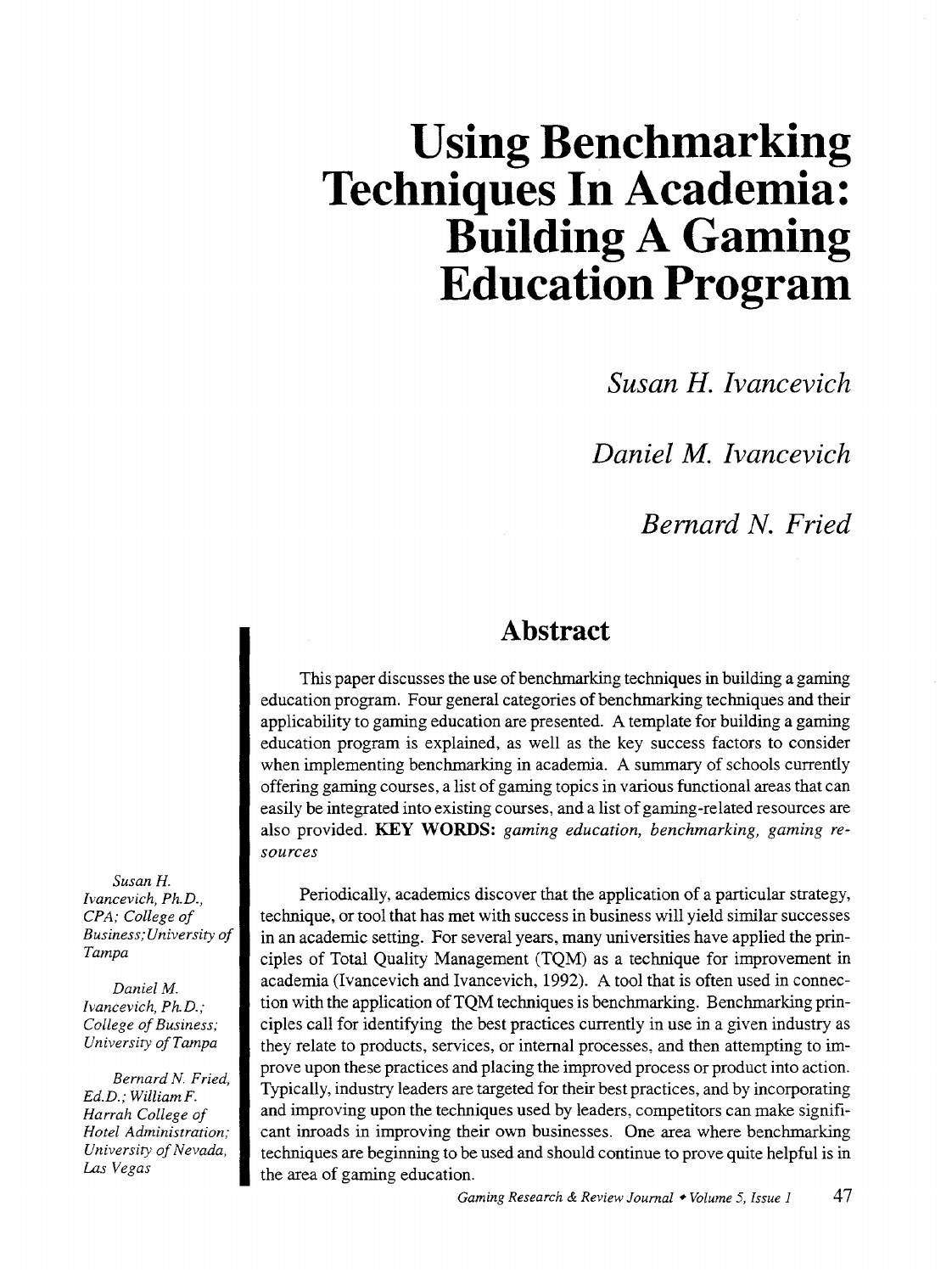After the rapid expansion of gaming in the early 1990s, the demand for well-~ trained gaming professionals increased. However, few universities offered courses

in gaming, and those that did could not possibly meet the personnel. Because wellfound themselves in tough to such competition, gaming away from other gaming operations, hiring executives from other industries and try-

demand for quality gaming **But how can a university expand its**  trained management pros-<br>pects for the gaming field are<br>**contained and are all the set of the gaming field are** pects for the gaming field are **an environment where qualified gamin** in such scarce supply, many **an environment where qualified gaming** gaming operations have **faculty are scarce and how does a**  competition for qualified em-<br>**university decide the scope and** ployees. Often, in response **COMPLEXITY Of the COURSES Offered When** properties have filled impor-<br>tant management positions<br> $\bullet$  **gaming is still not widely accepted as a** tant management positions **mainstream field of study?** 

ing to quickly develop them into gaming experts, or by investing extensive funds in training lower level employees to become gaming managers (Cummings and Brewer, 1996). In response to this high demand, more and more universities are trying to add gaming courses or gaming programs to their curricula. But how can a university expand its curriculum to include gaming courses in an environment where qualified gaming faculty are scarce, and how does a university decide the scope and complexity of the courses offered when gaming is still not widely accepted as a mainstream field of study? This paper proposes that a possible solution to these problems is the employment of benchmarking techniques.

#### **Benchmarking in Academia**

So what are the implications of benchmarking for academia, and specifically for gaming education? Most schools and universities agree that they are striving for continuous improvement. Some universities may wish to improve their reputations through higher quality academic research. Others may wish to encourage better teaching or better service. Some may wish to begin a new curriculum or change the existing curriculum. Other schools may have recently been approved to change to a four-year status, or may want to begin a new Ph.D. or Masters program, or a new program in casino management. Benchmarking is one tool that each of these schools may use to help them achieve their goals.

If a university wishes to encourage higher quality academic research, better teaching, or better service, how can benchmarking help? One way to utilize benchmarking in this area is to encourage faculty with a weakness in one of these areas to select another faculty member who has strong skills in that particular area as a model. By doing so, less skilled faculty members can learn important strategies and abilities to improve their own skills. For instance, if Dr. D. is struggling in the classroom and consistently receives poor student evaluations, why not encour-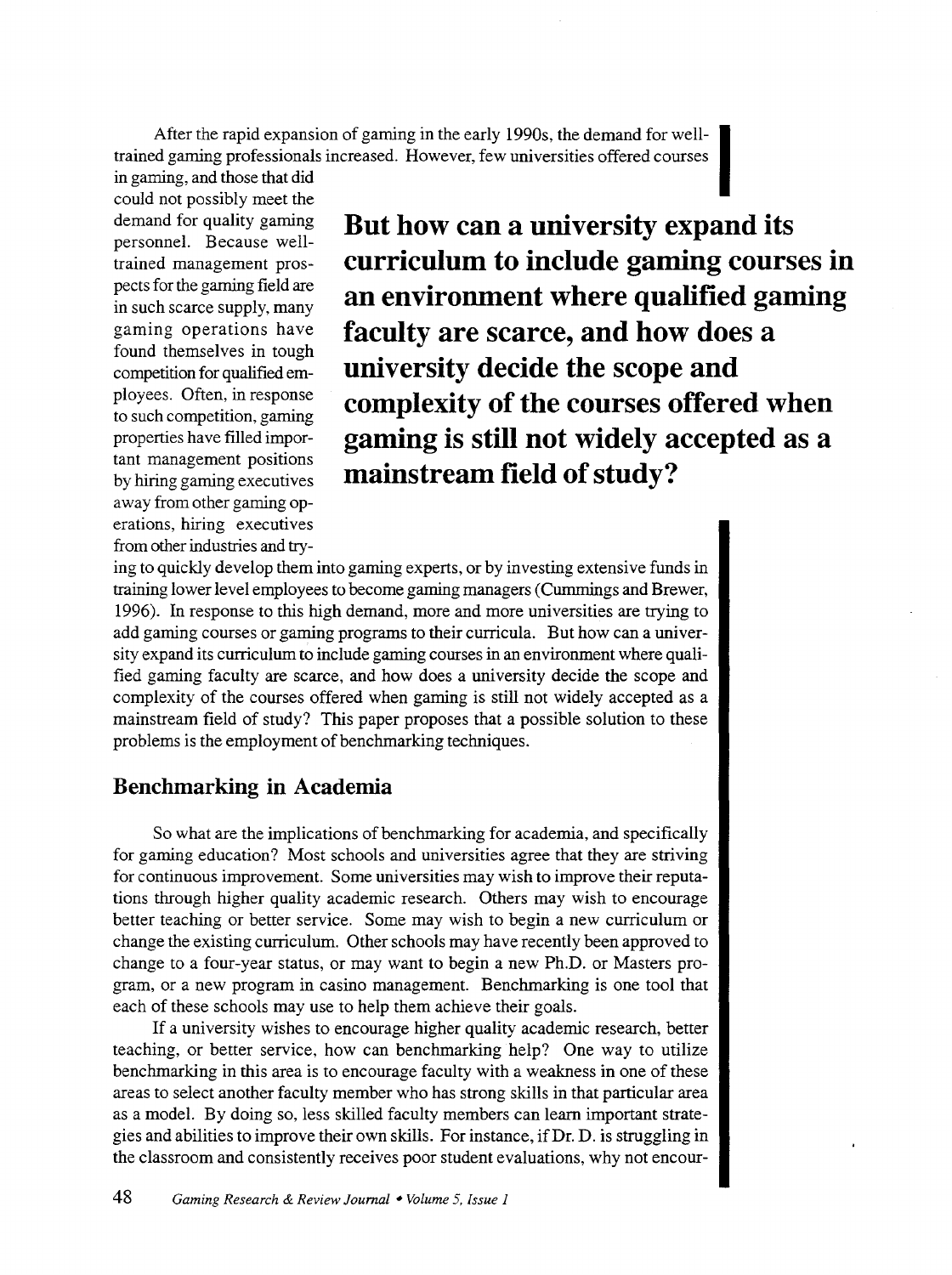#### *Using Benchmarking Techniques In Academia: Building A Gaming Education Program*

age Dr. D. to benchmark Dr. J's teaching style, since Dr. J. has won numerous teaching awards? Similarly, Dr. J. may want to benchmark Dr. A related to Dr. A's research skills, since Dr. A. is a renowned researcher.

Benchmarking can work in a similar manner with respect to establishing new programs or curricula. A school that wishes to establish a doctoral program, for . instance, would collect information on all the top doctoral programs in that specialty in the country. A school wishing to establish a hospitality program could benchmark the top hospitality programs. Likewise, a school hoping to establish a gaming program would benchmark the top gaming programs.

Some of the steps commonly included in the benchmarking procedure are: identifying the process, product, or service to be evaluated; identifying the industry leaders against which to benchmark; establishing current performance levels; comparing these performance levels to the industry leaders; setting goals; developing plans necessary to achieve these goals; executing actions; reviewing progress; and adjusting benchmarks. While these are generic steps found in the benchmarking process, each entity can customize benchmarking to meet its own needs.

The process for benchmarking in higher education is quite similar to the process popularized in industry. First, the school must select an area on which to focus its attention. Next, the school should determine which schools appear to be the best performers in the area of focus, and select one or more benchmarks with which to make contact. Generally, other schools with expertise in one area will be relatively receptive to answering questions, sharing information, or helping to direct individuals to useful sources of information when approached diplomatically. Next, the schools should evaluate their own processes and needs while comparing them to those of the industry leaders (benchmarks). The culmination of this evaluation is the identification of best practices and gaps between the best practices and the school's own procedures. After this process is completed, the next step is to take action and implement changes. Lastly, the changes implemented should be monitored to determine their success. This process is summarized in Figure 1.



Adapted from "Applying Benchmarking to Higher Education: Part II. Steps in the Process." (1993). www.innovet.com.

Figure 1. Steps in the Benchmarking Process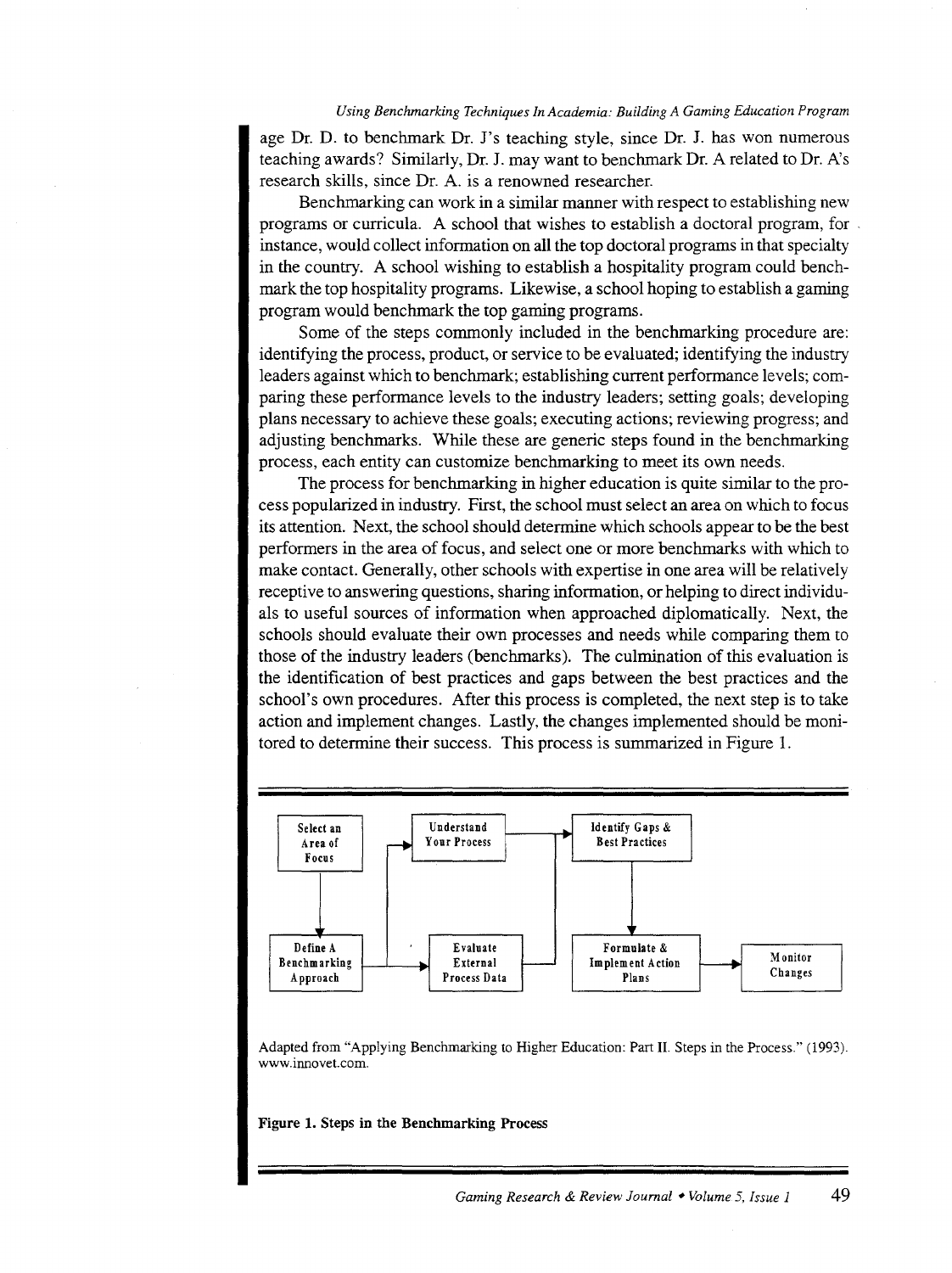#### **Types of Benchmarking**

While numerous variations of the benchmarking procedure are possible, there are four general categories of benchmarking: internal, functional, generic, and competitive (Camp, 1993). Internal benchmarking involves comparing similar practices within an entity, identifying which practice is superior in performance, and then requiring the business segments not following this practice to adopt it. Hence, multi-property organizations such as Mirage Resorts or Hilton Hotels can use benchmarking among the different properties to ensure that the most efficient and effective practices are continually adopted and used by each property. This ensures that each of its properties is continually improving its operations by implementing the most effective measures currently in use within the organization. Similarly, if a college or university finds that a particular department has adopted a method of scheduling classes that is far superior to methods used in other departments, the institution may want the departments using less effective measures to benchmark the department with the superior scheduling system.

Functional benchmarking entails benchmarking a specific function, such as a player tracking system or inventory procedures. With functional benchmarking, an entity can cross industry lines to identify the benchmark firm or stay within its own industry depending upon the function being benchmarked. For instance, a casino trying to evaluate its player tracking system will likely choose another gaming operation to benchmark that it believes has the best system in the gaming industry. Alternatively, a university attempting to update its payroll system may go outside of academia to benchmark a service or manufacturing firm's payroll system if that system is considered to be the best available.

Generic benchmarking refers to the adoption of benchmarking within an entity on a global basis across many functions and processes. Once identified, benchmarks for processes are located according to internal, functional or competitive lines. For instance, when Mirage Resorts, Inc. decided to build the Bellagio resort on the Las Vegas strip with the intention of making the new property a world class, five-star resort, many of the procedures, systems, and services were developed with the mind set of improving upon the best practices currently used in the industry. Mirage Resorts' goal in this process was to build a property that would still be the best resort in the world fifty years from now. In this case, a number of processes, services, and property features were identified for benchmarking, rather than focusing on just one item. Furthermore, the entity can look to its internal processes, competitor's processes, or other industries for benchmark identification. Similarly, a university wishing to improve upon its overall operations may choose to revamp and improve upon a large number of its systems in a global benchmarking effort rather than just evaluating one system at a time. For instance, the university may identify that its accounting, marketing, student registration, contracts and grants, fund-raising, and assessment efforts all need improvement and that within each of these areas, ten to fifteen smaller functions need to be revised. Hence, generic benchmarking results when an entity applies benchmarking techniques in a global effort across a variety of functions and processes within the entity.

Competitive benchmarking involves looking solely at an entity's competitors in an attempt to improve upon its own operations. By identifying which competitors have excelled in certain areas and trying to improve upon these procedures, an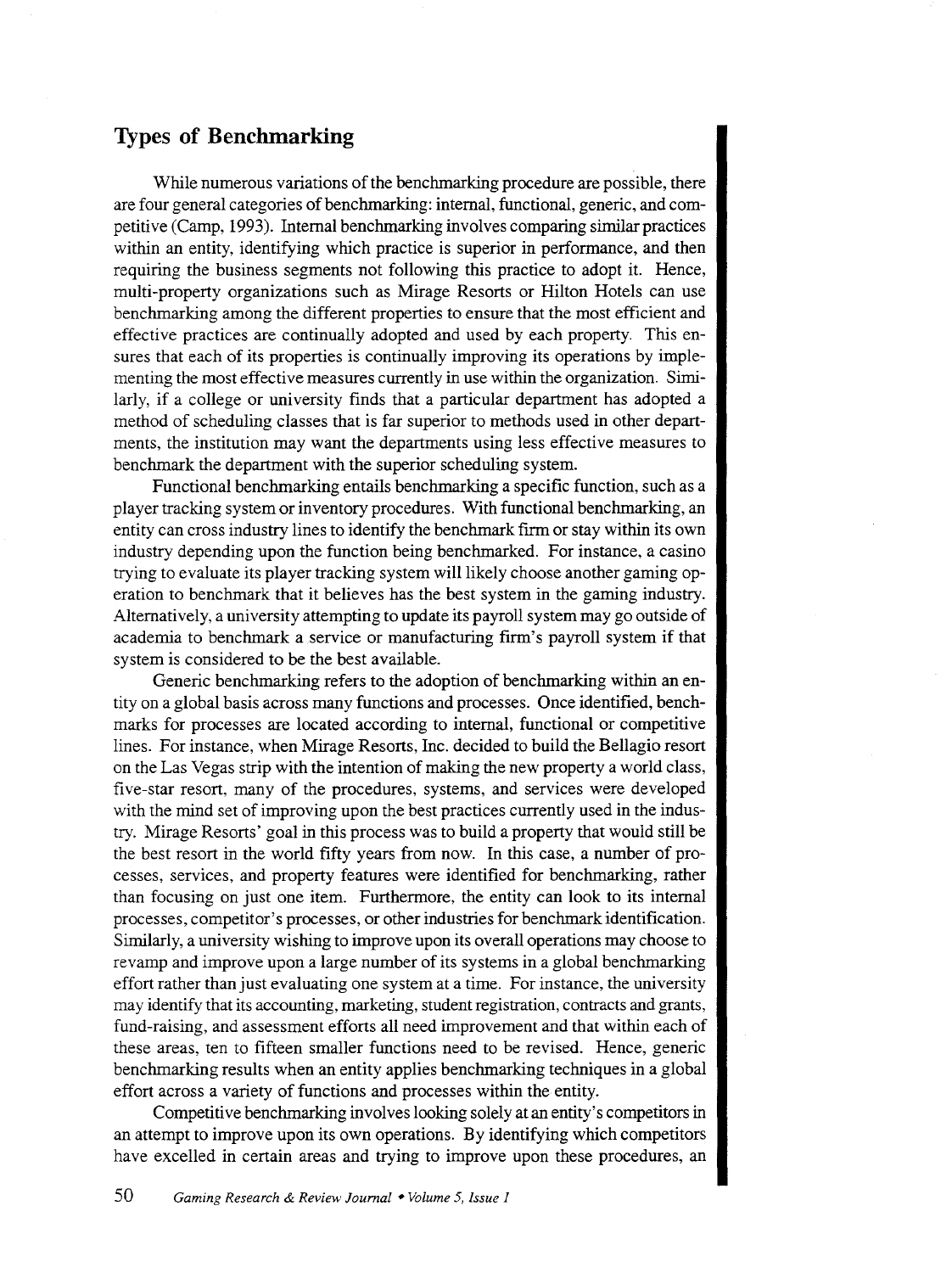*Using Benchmarking Techniques In Academia: Building A Gaming Education Program*  entity can substantially improve its own operations while still minimizing the risks of making a significant change in its operations. If a procedure has proven its worth in one entity, the risk of failure is somewhat reduced if another company chooses to adopt it. This phenomenon has proven itself in the gaming industry with respect to slot clubs. Several properties have benchmarked existing slot clubs at competing casinos, and successfully implemented similar procedures within their own casinos. This process has also proven quite useful in academia, particularly with respect to executive master's programs. By benchmarking successful executive master's programs at other schools, a school hoping to develop a solid executive program can mitigate some of its risks.

Even though four types of benchmarking can be identified, these four types are not necessarily distinct. For instance, it appears that Mirage Resorts is using a combination of all four types of benchmarking concurrently in its quest to develop the Bellagio as the world's best casino resort.

### **Using Benchmarking to Develop a Gaming Program: A Step By Step Approach**

If a university wishes to develop gaming courses or a gaming program, the first step of the benchmarking process is to identify the focus of the process. What is the intent of the process? Does the school want to integrate gaming into its existing courses, provide students the opportunity to take gaming specific courses, or develop an entire gaming management program? Once this question is answered, the school must then identify schools that offer gaming courses that would be appropriate benchmarks. This process would generally be considered functional benchmarking. The International Gaming Institute at the University of Nevada, Las Vegas (UNLV) maintains one such source of information on gaming courses.

This source includes a current listing of gaming courses taught in the United States at four-year institutions of higher learning. Table 1 includes a summary of the four-year schools currently offering gaming courses or courses with a gaming component. If a school is thinking of adding gaming to its curriculum, this table should prove helpful in identifying the appropriate schools to select as benchmarks. The schools listed in the table range from schools that have integrated gaming into one or two existing courses, to schools such as UNLV, University of Nevada, Reno, and Fairleigh Dickinson University that have fairly extensive gaming programs. Depending upon a school's individual needs, one or more of the schools listed should qualify as an appropriate benchmark. It is important to note that all schools wishing to increase the extent of gaming content in their curricula will not select the same benchmark schools. Instead, the benchmarks should be selected on the basis of what resources are available and what constraints exist, so that the ideal benchmark is not beyond what is economically and realistically feasible.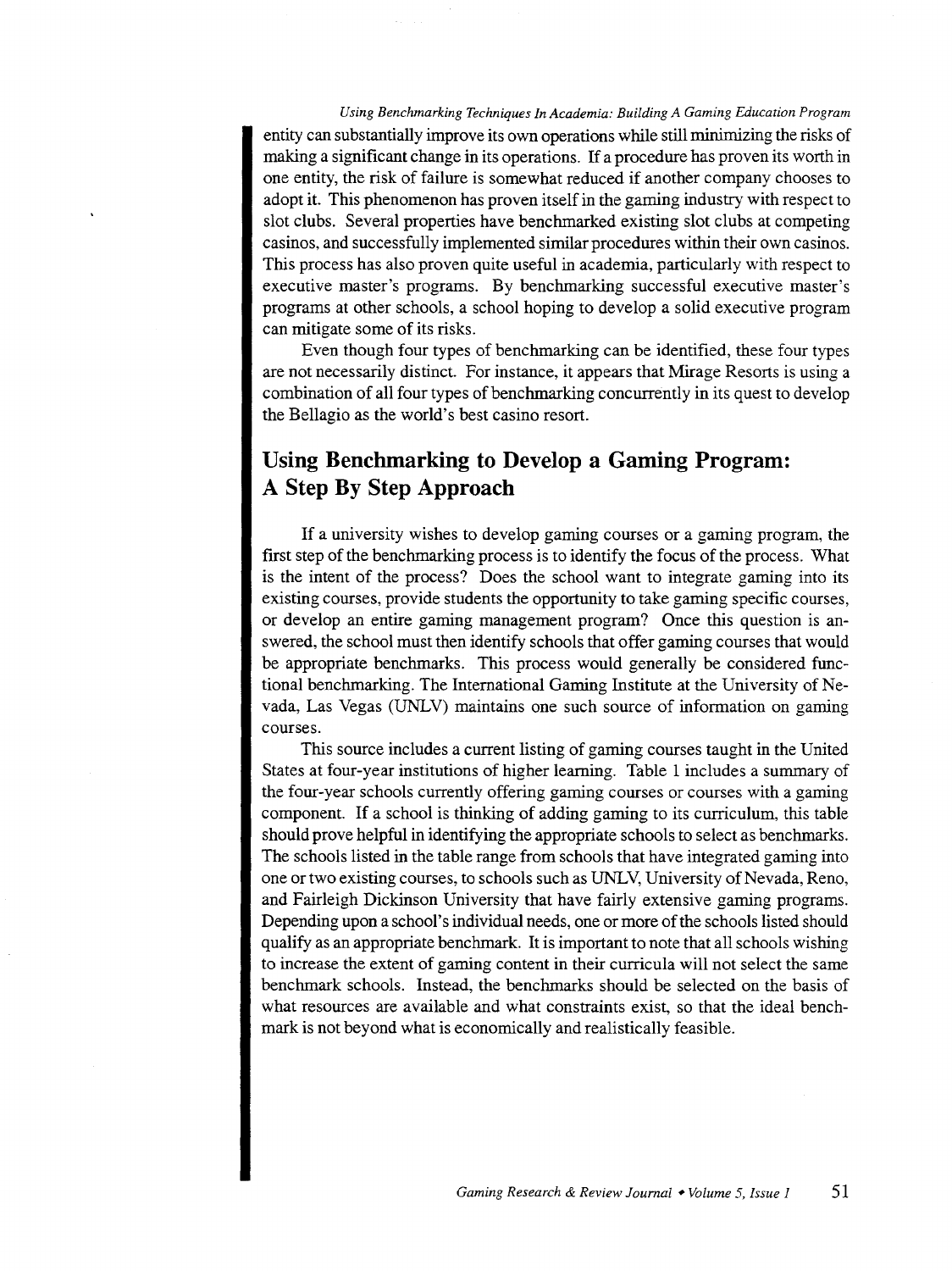| <b>School (Number of Courses Offered)</b><br>Bethune-Cookman College (1) | Course #<br>HM 444                                                                                                                                                                                                           | <b>Course Description</b><br><b>Classic Resort Operations</b>                                                                                                                                                                                                                                                                                                                                                                                                                                                                                                    |
|--------------------------------------------------------------------------|------------------------------------------------------------------------------------------------------------------------------------------------------------------------------------------------------------------------------|------------------------------------------------------------------------------------------------------------------------------------------------------------------------------------------------------------------------------------------------------------------------------------------------------------------------------------------------------------------------------------------------------------------------------------------------------------------------------------------------------------------------------------------------------------------|
| California State University, Carson (1)                                  | <b>REC 448</b>                                                                                                                                                                                                               | Hotel and Resort Management                                                                                                                                                                                                                                                                                                                                                                                                                                                                                                                                      |
| Central Michigan University (7)                                          | various                                                                                                                                                                                                                      | Offered through UNLV                                                                                                                                                                                                                                                                                                                                                                                                                                                                                                                                             |
| Cornell University (1)                                                   | <b>HADM 408</b>                                                                                                                                                                                                              | Introduction to Casino Operations                                                                                                                                                                                                                                                                                                                                                                                                                                                                                                                                |
| Fairleigh Dickinson University (8)                                       | <b>HRTM 3230</b><br><b>HRTM 3231</b><br><b>HRTM 4232</b><br><b>HRTM 4233</b><br><b>HRTM 4234</b><br><b>HRTM 4235</b><br><b>HRTM 4236</b><br><b>HRTM 4237</b>                                                                 | Overview of Casino Operations and Management<br>Protection of Casino Games<br>Mathematics of Casino Games<br>Gaming Regulation and Control<br>Accounting for the Casino Hotel<br>Sociology of Gaming<br><b>Advanced Casino Management</b><br>Seminar in Casino Management                                                                                                                                                                                                                                                                                        |
| New Mexico State University                                              | <b>HTS 404</b><br><b>HTS 434</b>                                                                                                                                                                                             | Gaming Operations and Organization<br>Seminar Hotel/Resort Operations                                                                                                                                                                                                                                                                                                                                                                                                                                                                                            |
| New York Institute of Technology                                         | HT 4803                                                                                                                                                                                                                      | Casino Management                                                                                                                                                                                                                                                                                                                                                                                                                                                                                                                                                |
| Northern Arizona University                                              | HA 401<br>HA 477                                                                                                                                                                                                             | Resort Management<br>Gaming & Casino Management                                                                                                                                                                                                                                                                                                                                                                                                                                                                                                                  |
| Pennsylvania State University                                            | HR&IM 456                                                                                                                                                                                                                    | Casino Operations Management                                                                                                                                                                                                                                                                                                                                                                                                                                                                                                                                     |
| Rochester Institute of Technology                                        | 0622-310                                                                                                                                                                                                                     | Resort Development and Management                                                                                                                                                                                                                                                                                                                                                                                                                                                                                                                                |
| University of Denver                                                     | <b>HRTM 3550</b>                                                                                                                                                                                                             | Resort Management                                                                                                                                                                                                                                                                                                                                                                                                                                                                                                                                                |
| University of Houston                                                    | <b>HRMA 3357</b><br><b>HRMA 3356</b>                                                                                                                                                                                         | Gaming and Casino Management<br>Resort Management                                                                                                                                                                                                                                                                                                                                                                                                                                                                                                                |
| University of Nevada, Las Vegas                                          | <b>HMD 131</b><br><b>HMD 334</b><br><b>HMD 339</b><br><b>HMD 376</b><br>HMD 426<br><b>HMD 434</b><br><b>HMD 437</b><br>HMD 439<br><b>HMD 442</b><br><b>HMD 474</b><br><b>TCA 495</b><br>HOA 718<br>HOA 742<br><b>HOA 763</b> | Introduction to the Casino<br>Casino Operations and Management<br>Protection of Casino Table Games<br>Special Topics in Hotel Admin. (Casino/Gaming)<br>Casino Accounting and Control<br>Casino Operations and Management II<br>Gaming Regulations and Control<br>Seminar in Casino Management<br>Sociology of Gambling<br>Seminar in Hotel Research (Gaming Topic)<br>Casino Marketing<br>Principles of Casino & Gaming Management<br>Customer Development Strategies for the Casino and<br>Gaming Industry<br>Research Seminar in Casino and Gaming Management |
| University of Nevada, Reno                                               | GM 325<br>GM415<br>GM425<br>GM 430<br>GM 440<br>GM 460                                                                                                                                                                       | Introduction to Gaming Management<br>Commercial Gaming Law<br>Accounting for the Gaming Industry<br>Gaming Management<br>Casino Marketing<br>Tourism Marketing                                                                                                                                                                                                                                                                                                                                                                                                   |

#### Tablel Schools Offering Gaming Courses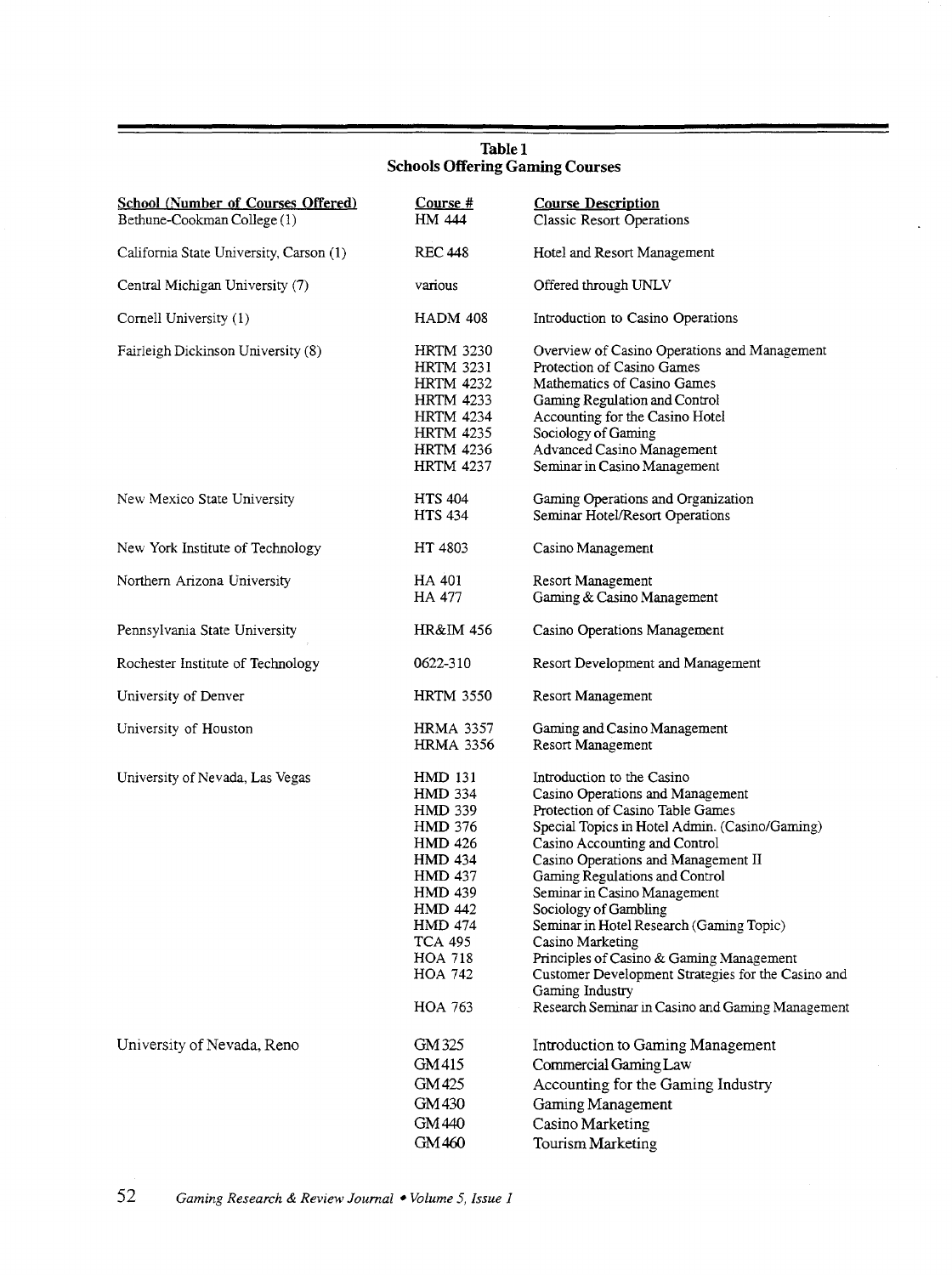*Using Benchmarking Techniques In Academia: Building A Gaming Education Program* 

| School (Number of Courses Offered) | Course #                           | <b>Course Description</b>                                                                                   |
|------------------------------------|------------------------------------|-------------------------------------------------------------------------------------------------------------|
| University of Nevada, Reno         | GM 470<br>GM 490<br>GM 495         | Quantitative Methods and Applications in Casino Gaming<br>Internship<br>Special Topics in Gaming Management |
| University of New Haven            | HR 260                             | Survey of Private Club, Resort & Gaming<br>Operations Management                                            |
| University of New Orleans          | <b>HRT 4160</b><br><b>HRT 4165</b> | Theories of Casino Gaming<br>Management of Gaming Enterprises                                               |
| Widener University                 | HM 364<br>HM 354                   | Casino Hotel Management<br>Club and Resort Management                                                       |

#### TABLE 1 Continued

Source: Adapted from the UNLV International Gaming Institute's master list of gaming programs and updated with current data.

> Once appropriate benchmark universities are selected, these schools should be contacted for assistance. Usually, other schools are happy to provide some general assistance regarding information in the gaming area. If not, information may be obtained regarding curricular content from the schools' web pages, from web pages of individual gaming faculty (where sample copies of syllabi are often posted), from personal contact with the faculty teaching in the program, or from course catalogs and descriptions. Some universities, such as UNLV, and the University of New Orleans, even offer gaming education seminars to aid in the development of new programs and the refinement of existing programs.

> A useful source for identifying areas where gaming topics can be integrated into existing courses is provided in Table 2. This table includes a sample of typical hospitality related courses and identifies key areas where specific gaming topics would naturally fit into the course discussions. Schools desiring to integrate gaming into an existing curriculum rather than establishing a separate gaming curriculum should find this information particularly useful.

#### Table 2 Gaming Topics and Issues for Course Integration

| General Topic    | Sub-Topic                  | <b>Gaming Topic</b>                       |
|------------------|----------------------------|-------------------------------------------|
| Hotel Operations | Front Office               | Casino Rates                              |
|                  |                            | Casino Reservations                       |
|                  |                            | Complimentary Rooms                       |
|                  |                            | Market Mix in the Casino/Hotel            |
|                  | Housekeeping               | High-roller Suites                        |
|                  | <b>Facility Management</b> | Energy Demands in the Casino              |
|                  |                            | Environmental Tobacco Smoke in the Casino |
|                  |                            | Fire Safety in the Casino Environment     |
|                  |                            | Heat Load of Slot Machines                |
|                  |                            | Lighting Design in the Casino             |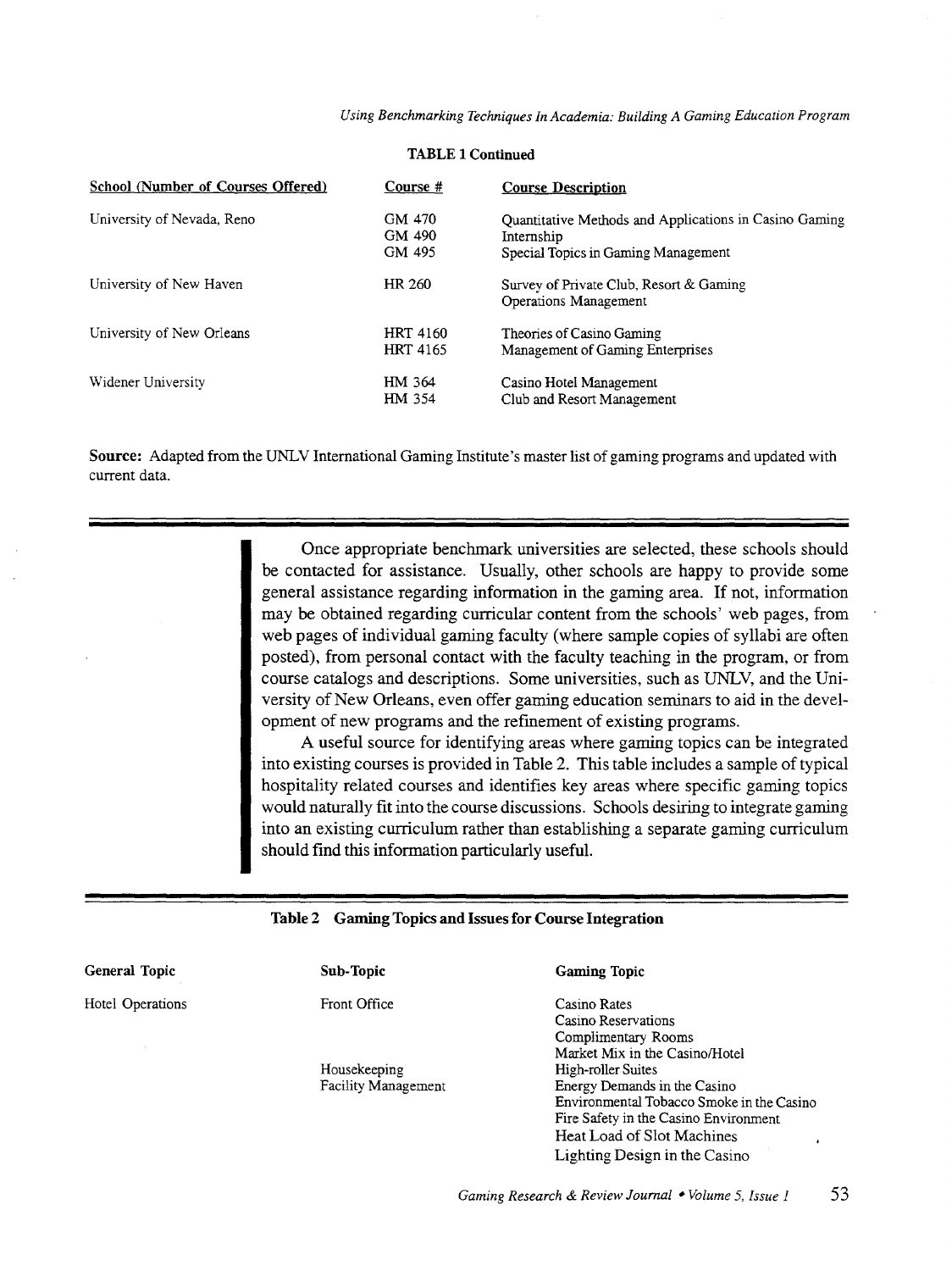#### TABLE 2 Continued

| <b>General Topic</b>                         | Sub-Topic                              | <b>Gaming Topic</b>                                                               |
|----------------------------------------------|----------------------------------------|-----------------------------------------------------------------------------------|
|                                              | Security                               | Casino Robberies                                                                  |
| ٠                                            |                                        | Con Artists                                                                       |
|                                              |                                        | Slot Cheats                                                                       |
| Food Service Operations                      | Restaurants                            | Budgeting Losses Not Profits in Some Outlets<br>Handling Complimentaries          |
|                                              |                                        | Pricing Casino Menus                                                              |
|                                              |                                        | Special Requirements of Running a 24 Hour Operation                               |
|                                              | <b>Beverage Operations</b>             | Allocation of Complimentary Beverage Costs<br><b>Complimentary Drink Policies</b> |
|                                              |                                        | Third Party Liability and Service of Alcohol in the Casino                        |
| Financial Accounting                         | Cash                                   | Cage Operations                                                                   |
|                                              |                                        | Cashiering                                                                        |
|                                              | Accounts Receivable                    | Casino Credit and Collections                                                     |
|                                              | Inventory                              | Chip Inventory                                                                    |
|                                              | Property and Equipment                 | Accounting for Depreciation of Gaming Equipment                                   |
|                                              | Liabilities                            | Chip Liability                                                                    |
|                                              |                                        | Progressive Slot Liabilities                                                      |
|                                              | Payroll                                | Tip Compliance                                                                    |
|                                              | Equity                                 | Corporate Gaming Act of 1969                                                      |
|                                              | Revenue                                | Timing of Revenue Recognition                                                     |
|                                              | Expense                                | Complimentary Items                                                               |
|                                              | Gains/Losses                           | Preopening Costs                                                                  |
|                                              | Financial Reporting                    | Foreign Currency Gains/Losses                                                     |
|                                              |                                        | Departmental Statements<br>Uniform Systems of Accounts for Casinos                |
|                                              | Cash Flows                             | Financing and Investing Trends in the Gaming Industry                             |
| Managerial Accounting                        | Ratio Analysis                         | <b>Industry Differences</b>                                                       |
|                                              | Pricing                                | Integrated Pricing in a Casino                                                    |
|                                              | Forecasting/Budgeting                  | Forecasting/Budgeting for Casino Departments                                      |
|                                              | Cash Management                        | <b>Bankrolls</b>                                                                  |
|                                              |                                        | Hopper Levels                                                                     |
|                                              | Capital Budgeting                      | Buy vs. Build Decisions                                                           |
|                                              | Internal Control                       | Cheating Scams                                                                    |
|                                              |                                        | Minimum Internal Control Standards                                                |
|                                              |                                        | Protection of Games                                                               |
|                                              |                                        | Safeguarding Casino Assets                                                        |
|                                              |                                        | Security                                                                          |
|                                              |                                        | Surveillance                                                                      |
|                                              | Taxes                                  | Current IRS Gaming Issues (Deductibility of Marker                                |
|                                              |                                        | Discounts, Employee Meals, Complimentary Expenses,                                |
|                                              |                                        | Outstanding Chips, etc.)                                                          |
|                                              |                                        | Gaming Taxes                                                                      |
| Corporate Finance or<br>Financial Management | Evaluating the Firm's<br>Performance   | <b>Industry Differences</b>                                                       |
|                                              | Forecasting/Budgeting                  | Importance of forecasting/budgeting in a Casino                                   |
|                                              | Valuation                              | Capitalization Rates                                                              |
|                                              |                                        | Models for Valuing Casino Hotels                                                  |
|                                              | Risk and Return                        | <b>Investor Expectations</b>                                                      |
|                                              | Capital Budgeting                      | Buy vs. Build Decisions                                                           |
|                                              | Cash Flow                              | Industry Differences and Regulatory Requirements                                  |
|                                              | Cost of Capital                        | Treatment by Lenders                                                              |
|                                              | Capital Structure                      | Leverage vs. Cash                                                                 |
|                                              | Dividends                              | Reinvestment Policy of Casino Hotels                                              |
|                                              | Management of Working                  | Industry Differences                                                              |
| Financial Analysis of the Service            | Capital<br><b>Financial Statements</b> | Industry Differences                                                              |
| Industry                                     |                                        |                                                                                   |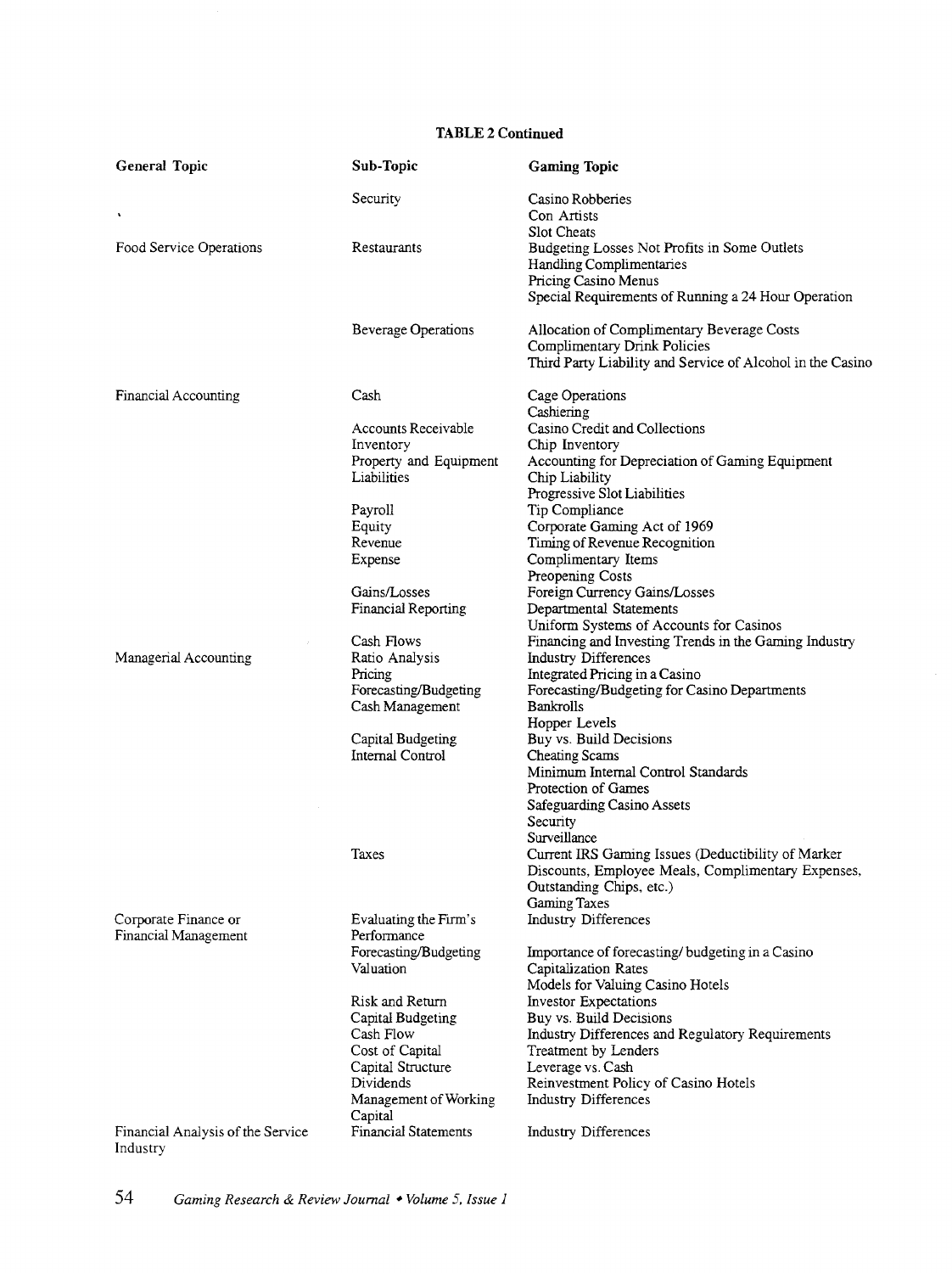#### *Using Benchmarking Techniques In Academia: Building A Gaming Education Program*  TABLE 2 Continued

| General Topic | Sub-Topic                                                                          | <b>Gaming Topic</b>                                                                                                                |
|---------------|------------------------------------------------------------------------------------|------------------------------------------------------------------------------------------------------------------------------------|
|               | Ratio Analysis                                                                     | Uniform System of Accounts<br><b>Industry Differences</b>                                                                          |
| Technology    | Input/Output Devices                                                               | Projected Goals<br>Electronic Roulette Signs<br>Keno Boards                                                                        |
|               |                                                                                    | <b>Other Electronic Games</b><br>Slot Machines                                                                                     |
| Technology    | Systems                                                                            | Table or Slot Machine Keypads<br>Cage and Credit Systems<br>Casino Floor Layout and Design Systems                                 |
|               |                                                                                    | Player Tracking Systems<br><b>Slot Tracking Systems</b>                                                                            |
|               | Peripherals                                                                        | Auto Change Machines<br><b>Bill Acceptors</b><br>Coin Handlers                                                                     |
|               |                                                                                    | <b>Scales</b><br>Security Cameras                                                                                                  |
|               | <b>Interfaces</b>                                                                  | Golf/Resort Management Systems<br>POS Systems<br>Property Management Systems                                                       |
|               |                                                                                    | Restaurant Management Systems<br>Time and Attendance Systems                                                                       |
|               | Communications                                                                     | Camera Control<br>Radio Frequency Communication for Slot<br>Devices                                                                |
|               |                                                                                    | Security and Maintenance Personnel<br>Special Issues with Riverboats                                                               |
|               | Productivity                                                                       | Increased Accuracy in Data and Speed or<br>Reporting Holds, Win, Drop, Playing<br>Information, Maintenance, Security, and Variance |
| Marketing     | Price                                                                              | Role of Complimentaries<br>Take-out Rate of Casino Games                                                                           |
|               | Product                                                                            | Changes in Consumer Tastes<br>Changes in Technology                                                                                |
|               | Promotion                                                                          | Interaction Between Legal Framework and<br>Consumer Demand<br>Legal Restrictions on Advertising                                    |
|               | Place                                                                              | <b>Public Relations</b><br>Convenience vs. Specialty Good<br>Diffusion                                                             |
|               |                                                                                    | <b>Public Policy</b><br>Technology                                                                                                 |
| Tourism       | Destination Life Cycle<br>Tourism's Economic, Social,<br>and Environmental Impacts | Casinos as a Revitalization Tool in Atlantic City<br>Case Histories of Las Vegas, Atlantic City,<br>Deadwood, etc.                 |

Source: Jones, T., Fried, B., Ivancevich, S., Roehl, W., Brewer, K., & Eade, V. (1995). "Integrating gaming issues and topics into the curriculum: A new industry on the hospitality education horizon." Working Paper.<sup>1</sup>

> However, benchmarking efforts will not be successful without gaining appropriate knowledge of the intricacies of gaming. To develop background knowledge on the gaming industry, faculty and administrators would seek out and read gamingrelated materials. Table 3 includes a list of suggested readings in the gaming area. While this list is in no way intended to be all-inclusive, it should serve as a solid starting point for those interested in expanding their gaming knowledge.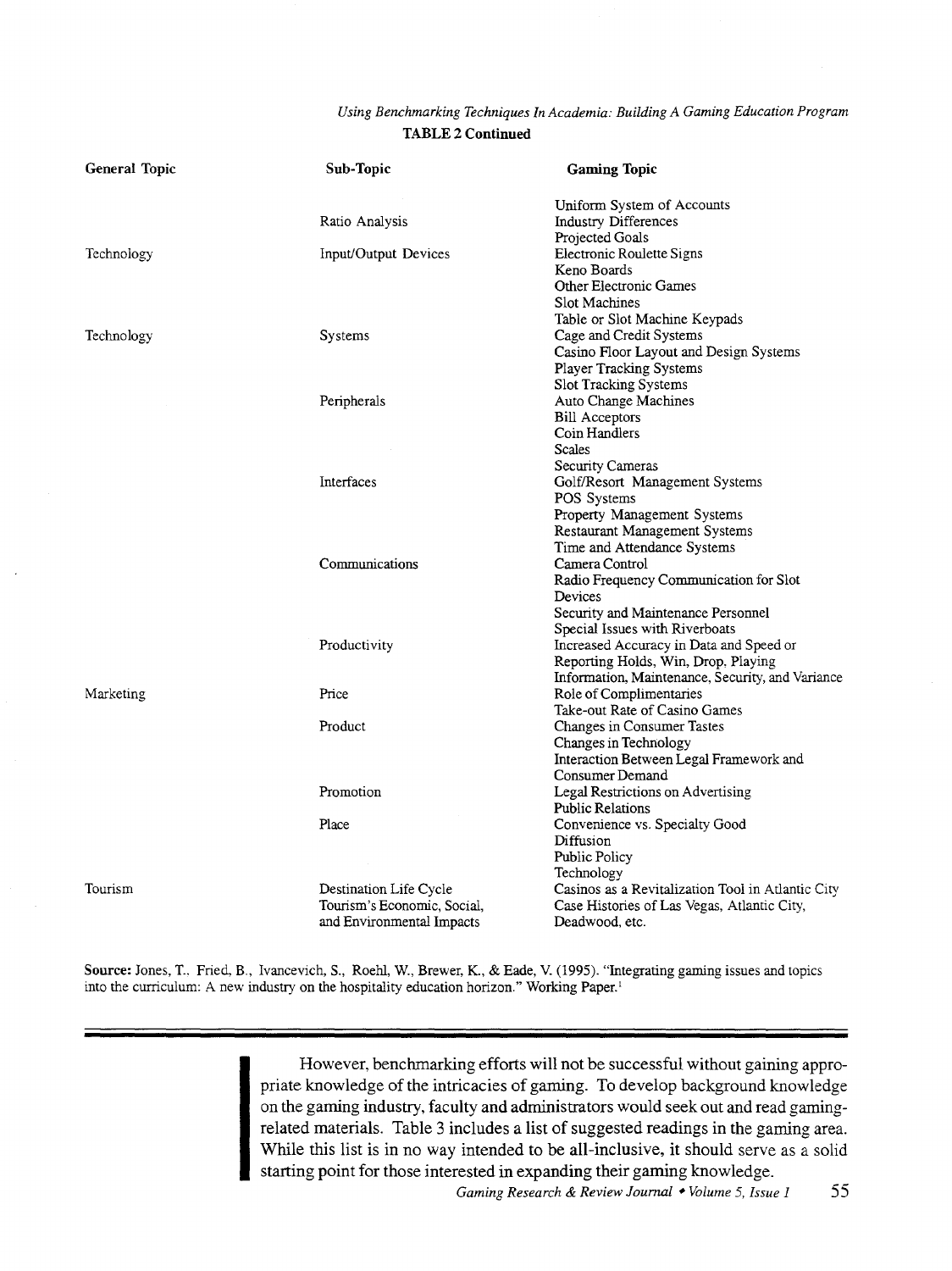#### **Table3 Gaming and Hospitality Books, Journals, and Magazines**

| <b>Topic</b><br>Gaming Journals        | Title<br>Gaming Research and Review Journal                                                                                                                                                                                                                                            |
|----------------------------------------|----------------------------------------------------------------------------------------------------------------------------------------------------------------------------------------------------------------------------------------------------------------------------------------|
| Gaming Trade Journals and Publications | Journal of Gambling Studies<br>Casino Executive<br>Casino Journal<br>Casino Journal's National Gaming Summary<br>Harrah's Survey of Casino Entertainment                                                                                                                               |
|                                        | Indian Gaming News<br>International Gaming and Wagering Business<br>Riverboat Gaming News<br>Slotworld Magazine<br>Sport's Forms Gaming Today<br><b>State Gaming Regulations</b><br>State Internal Control Standards and Guidelines                                                    |
| Gaming Books                           | The Grogan Report<br>Audits of Casinos (AICPA)<br>Casino Accounting and Financial Management by<br>Greenlees                                                                                                                                                                           |
|                                        | Casino Management by Friedman<br>Casino Operations Management by Kilby<br>Casinos: The International Casino Guide<br>Introduction to the Casino Entertainment<br>Industry by Eade & Eade (Prentice Hall)<br>The Gaming Industry: Introduction &<br>Perspectives (Wiley)                |
| Other Books                            | Financial Statement Analysis by Gibson<br>Hospitality Financial Management by Schmidgall<br>and Andrew                                                                                                                                                                                 |
| General Publications                   | Advertising Age<br><b>Business Week</b><br>Fortune                                                                                                                                                                                                                                     |
| Other Academic Journals                | Annals of Tourism Research<br>Journal of Consumer Research<br>Journal of Marketing<br>Journal of Marketing Research<br>Journal of Travel and Tourism Marketing<br>Journal of Travel Research<br>Marketing News<br>The Journal of Hospitality Financial and<br>Technology Professionals |
| Other Trade Journals                   | Tourism Management<br><b>Amusement Business</b><br>Meetings & Conventions Magazine<br><b>Travel Trade News</b>                                                                                                                                                                         |
| Library                                | Travel Weekly<br>Compact Disclosure Database<br>Corporate Annual Reports<br>Standard & Poor's Analyst's Handbook<br>Standard & Poor's Register of Corporations,<br>Directors and Executives<br>Standard & Poor's Reports                                                               |

**Source:** Jones, T., Fried, **B.,** Ivancevich. S., Roehl, W., Brewer, K., & Eade, V (1995). "Integrating gaming issues and topics into the curriculum: A new industry on the hospitality education horizon." Working Paper.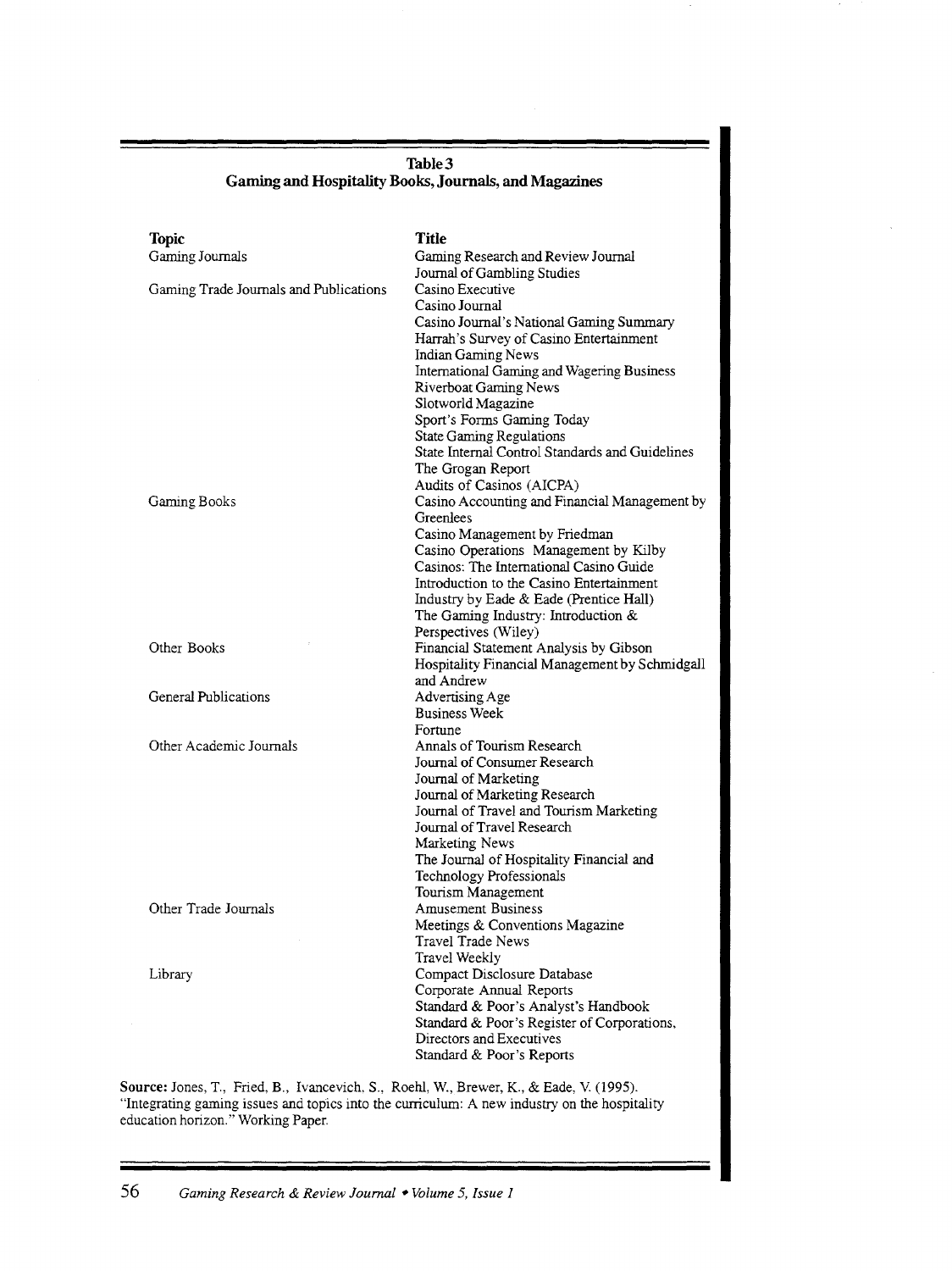*Using Benchmarking Techniques In Academia: Building A Gaming Education Program* 

Once appropriate information is obtained on curricular content and the parties involved in the benchmarking process have familiarized themselves with the gam-

# **It is important to recognize that the benchmarking process is destined for failure if successful implementation of changes cannot occur.**

ing industry, the process of identifying gaps between the investigating school's current offerings and the offerings at the benchmark programs can begin. Next, a school can begin to pattern its own gaming curriculum after those institutions identified as benchmarks, while try-

ing to improve and/or mold the gaming curriculum to fit the institution's needs. In this way, the school can begin its gaming program with confidence as to its quality and optimism about its eventual success. Not only can benchmarking help in adding new programs, but benchmarking can lead to continuous improvement in all programs if this pattern of investigation, improvement, and implementation continues for many years.

#### **Key Points for Benchmarking Success**

There are several factors to consider when using benchmarking techniques in an academic setting that will help to increase the chances of a successful experience. First, always remember that the same constraints or factors that govern one institution may not be present in another, so it is important to examine every aspect of the benchmarked process or course prior to implementation. Second, it is important to recognize that the benchmarking process is destined for failure if successful implementation of changes cannot occur. The most critical area of the benchmarking process is to successfully implement the changes needed. To implement change, an advocate must be selected to lead the implementation effort. The implementation of change requires focused advocacy. Not only is it important to have a strong advocate, but it is equally important for both administration and faculty to show support for the process by committing time, resources, and support to the effort.

Third, time management is a critical issue. A realistic time line must be established with clear steps outlined at each juncture. If the time lines are adhered to, constituencies are more likely to be impressed with changes being implemented and are thereby more likely to support the changes.

Fourth, it is critically important for action plans or blueprints for the change to be developed. For implementation action plans to be adequate, they must meet five criteria (Jones, 1972).

(1) Specificity: Are the actions precise and specific?

With respect to specificity, it is very important to formulate clear, precise objectives. Any ambiguity interjected into the process will hamper the benchmarking process.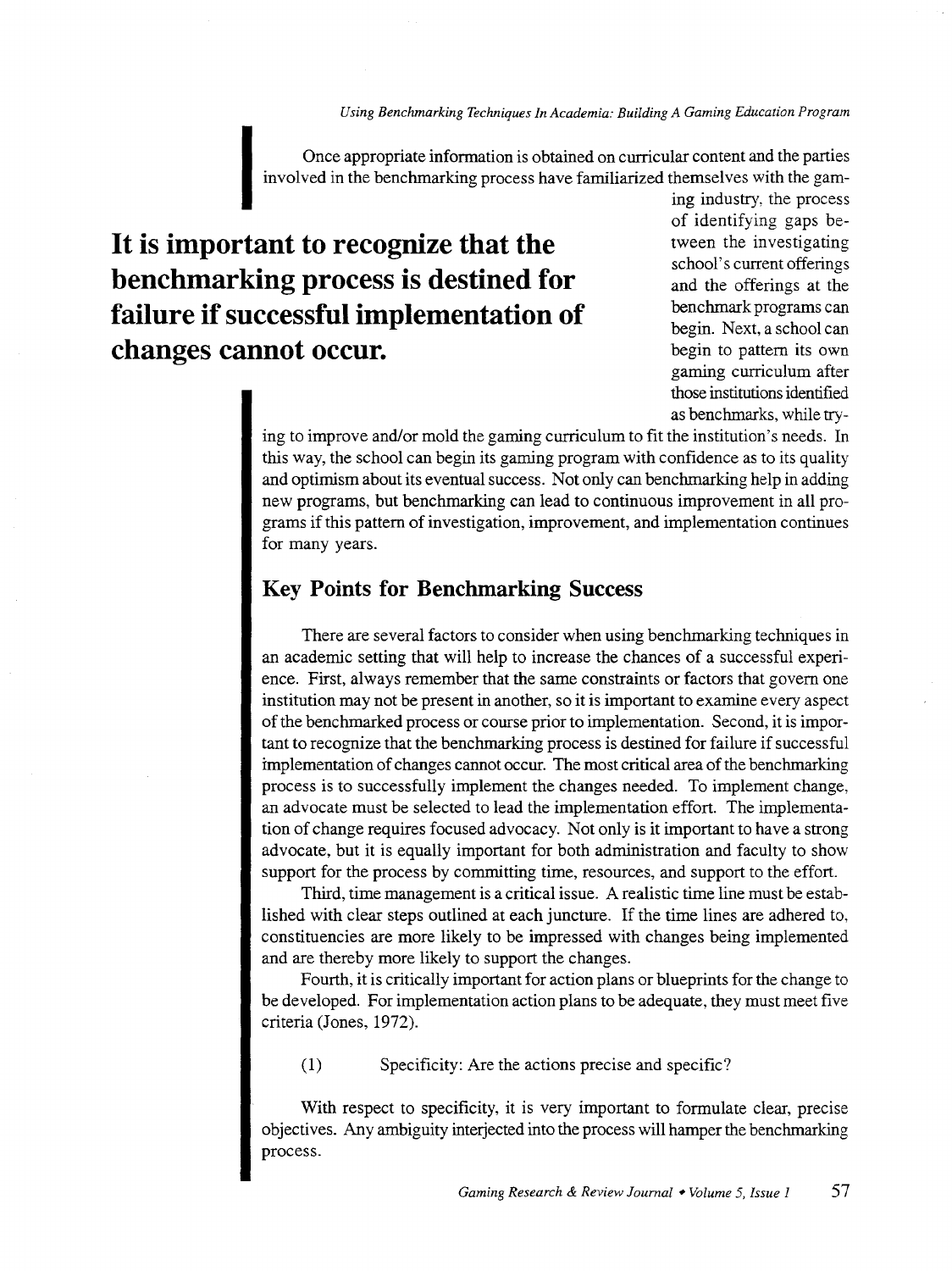(2) Performance: What do you intend to accomplish?

The performance measures necessary to implement the change must be outlined. Care should be taken to formulate a detailed mission to be accomplished.

(3) Involvement: Who is part of the action?

In terms of involvement, the faculty who will be teaching these new or adapted gaming courses should be actively involved in the process of benchmarking in order for the process to have the greatest likelihood of success. Further, appropriate administrators must also be actively involved where applicable.

( 4) Realism: Do you have the necessary resources to accomplish your objectives?

Realistic cost and time expectations must be used in the benchmarking process. Deadlines, estimates of faculty and administrative time, and estimates of costs must be carefully analyzed and evaluated to ensure they are reasonable.

(5) Observability: Will you be able to measure the results?

Measurement criteria must be developed and implemented so that the results of the process can be effectively evaluated.

Finally, benchmarking should not be viewed as a one-time process that happens in isolation. Instead, post-implementation procedures must be utilized to perform an evaluation of the results, and any necessary changes must be addressed.

# **Conclusions**

As discussed earlier in the paper, the benchmarking process involves the following steps:

(1) Identify an area of focus for improvement;

(2) Select a benchmarking approach;

(3) Evaluate external process data and develop a detailed understanding of your own processes;

( 4) Identify the best practices and gaps between your processes and those identified as the "best" practices;

(5) Formulate and implement action plans; and

(6) Monitor changes.

Benchmarking can serve as a useful tool in higher education when used to help build a gaming focus in an existing curriculum or in developing a separate gaming education program. When benchmarking is used, careful attention must be paid not only to properly identifying a benchmark, but also in implementing and monitoring desired changes to the curriculum. Benchmarking serves as yet another example of how techniques popularized in industry can prove useful in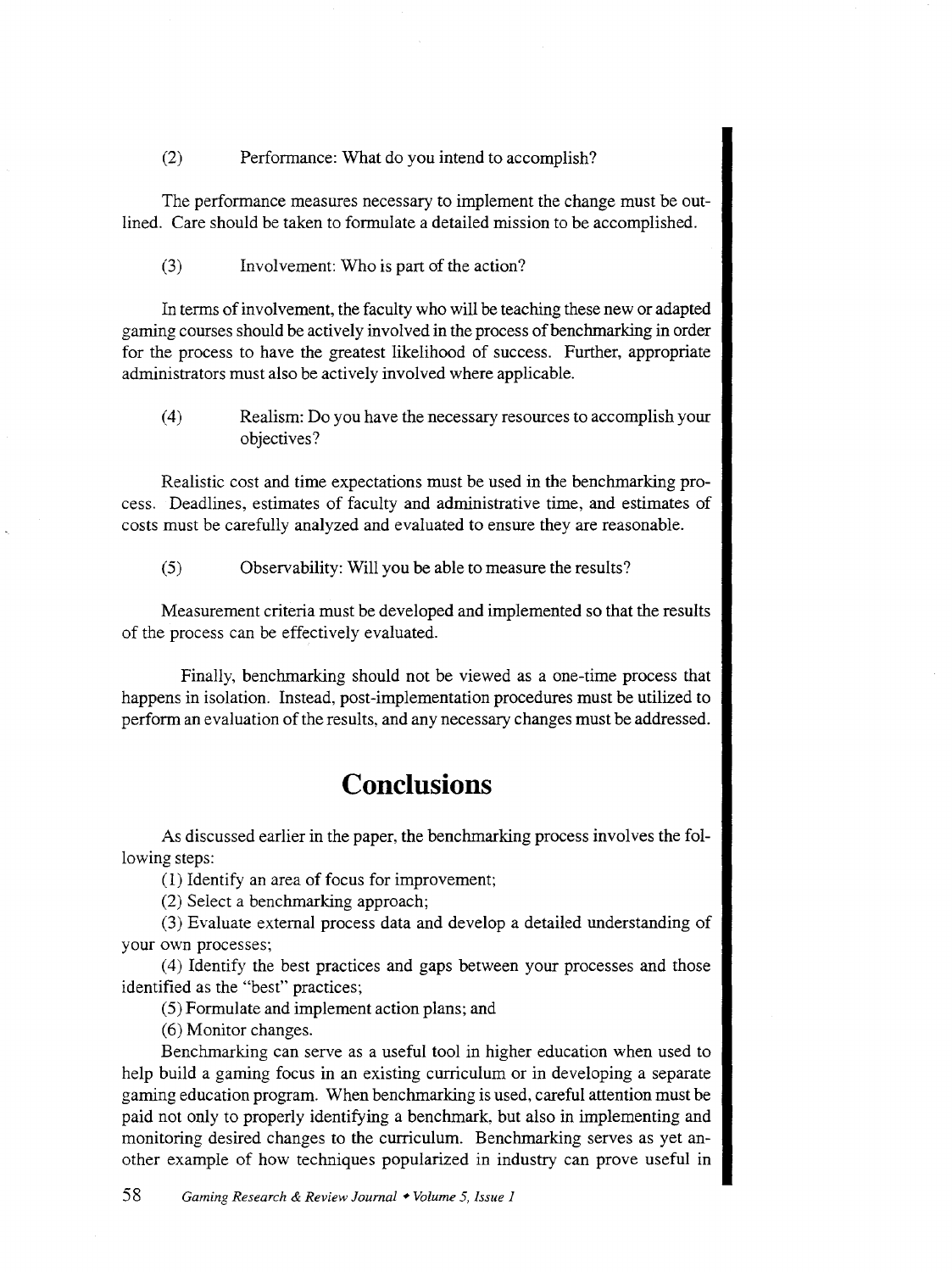*Using Benchmarking Techniques In Academia: Building A Gaming Education Program*  academia. With the tools discussed in this paper and the gaming resources set forth in the tables, schools desiring to build or enhance their gaming offerings should have a reasonable starting point to help them achieve their goals.

# **References**

*Applying benchmarking to higher education: part* II. *Steps in the process.* (1993). Available: Internet www.innovet.com. (Information used herein was adapted from this source).

Camp, R. (1993, July/August). A bible for benchmarking, by Xerox. *Financial Executive,* pp. 23-27.

- Cummings, L., & Brewer, K. (1996). Issues facing education in an emerging aspect of tourism: The gaming industry. *Tourism Recreation Research, 21* (2), 63-68.
- Ivancevich, D., & Ivancevich, S. (1992, October). TQM in the classroom. *Management Accounting,*  pp. 14-15.

Jones, J. (1972). *Annual handbook for group facilitators.* La Jolla, CA: University Associates.

- Jones, T., Fried, B., Ivancevich, S., Roehl, W., Brewer, K., & Eade, V. *(1995).Integrating gaming. issues and topics into the curriculum: A new industry on the hospitality education horizon.*  Working Paper.
- Jones, T., Fried, B., Ivancevich, S., Roehl, W., Brewer,K., & Eade, V. (1996). Integrating gaming issues and topics into the curriculum: A new industry on the hospitality education horizon. *Hospitality and Tourism Educator; 8* (1), 73-75.

# **Endnotes**

1 This working paper was published in *Hospitality and Tourism Educator* in 1996; however, the tables were inadvertently omitted from the journal publication. A citation of the published article is included in the reference section of this paper.